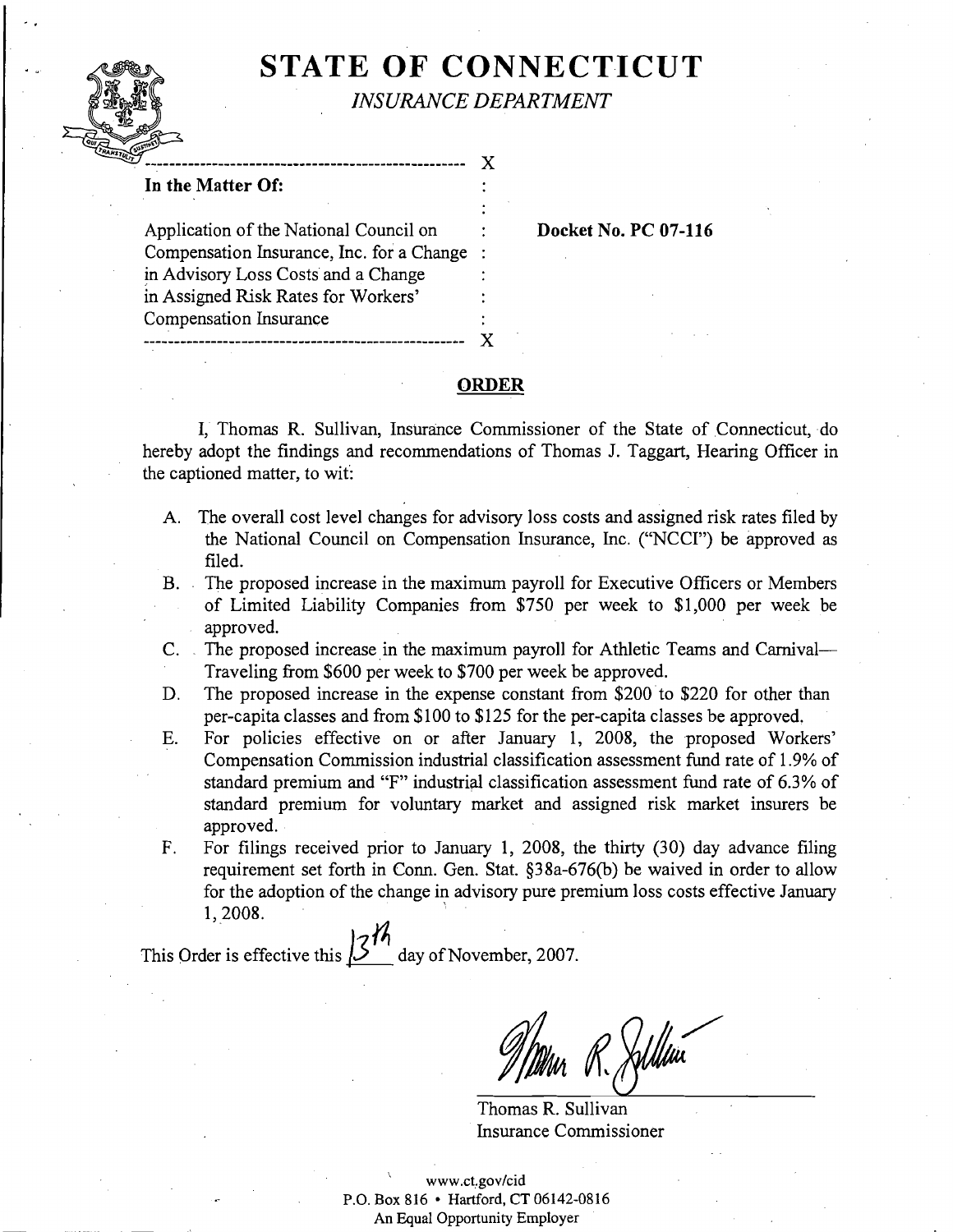# **STATE OF CONNECTICUT**



*INSURANCE DEPARTMENT* 

----------------------------------------------------**X** 

#### **In the-MatterOf:**

Application of the National Council on **Docket No. PC 07-116** Compensation Insurance, Inc. for a Change : in Advisory Pure Premiums and a Change in Assigned Risk Rates for Workers' Compensation Insurance

## **MEMORANDUM OF FINDINGS** < **AND RECOMMENDATION**

#### I. INTRODUCTION

The National Council on Compensation Insurance, Inc. ("NCCI") on October 5, 2007 submitted a workers' compensation insurance filing for Advisory Loss Costs and Assigned Risk Rates pursuant to Conn. Gen. Stat. §38a-665(a). The Insurance Department held a public hearing on Friday, October 26, 2007 to consider the filing. In accordance with the authority granted by Conn. Gen. Stat.  $\S$ 38a-16, it was in the public interest to hold a public hearing on this filing to aid in the Department's determination of compliance with standards for the making and use of rates contained in Conn. Gen. Stat. 538a-665 and to allow for public comment. Insurance Commissioner Thomas R. Sullivan appointed the undersigned to serve as hearing officer in this matter.

NCCIYs filing for voluntary market loss costs and assigned risk plan rates is proposed to be effective January 1,2008. The filing proposes revisions of the current loss costs and assigned risk rates that were approved effective January 1,2007. NCCI proposes an overall **+3.4%** change for pure premium loss costs and an overall +1.2% change in assigned risk rates. Changes to individual classification costs have been limited to  $\pm 20\%$  of the industry group change.

## . **FINDINGS**

After reviewing the exhibits entered into the hearing record and the testimony given by NCCI representatives and utilizing the Insurance Department's experience, technical competence and specialized knowledge, the undersigned makes the following findings of fact:

#### www.ct.gov/cid P.O. Box 816 \* Hartford, CT 06142-0816 An Equal Opportunity Employer

 $\mathbf{I}$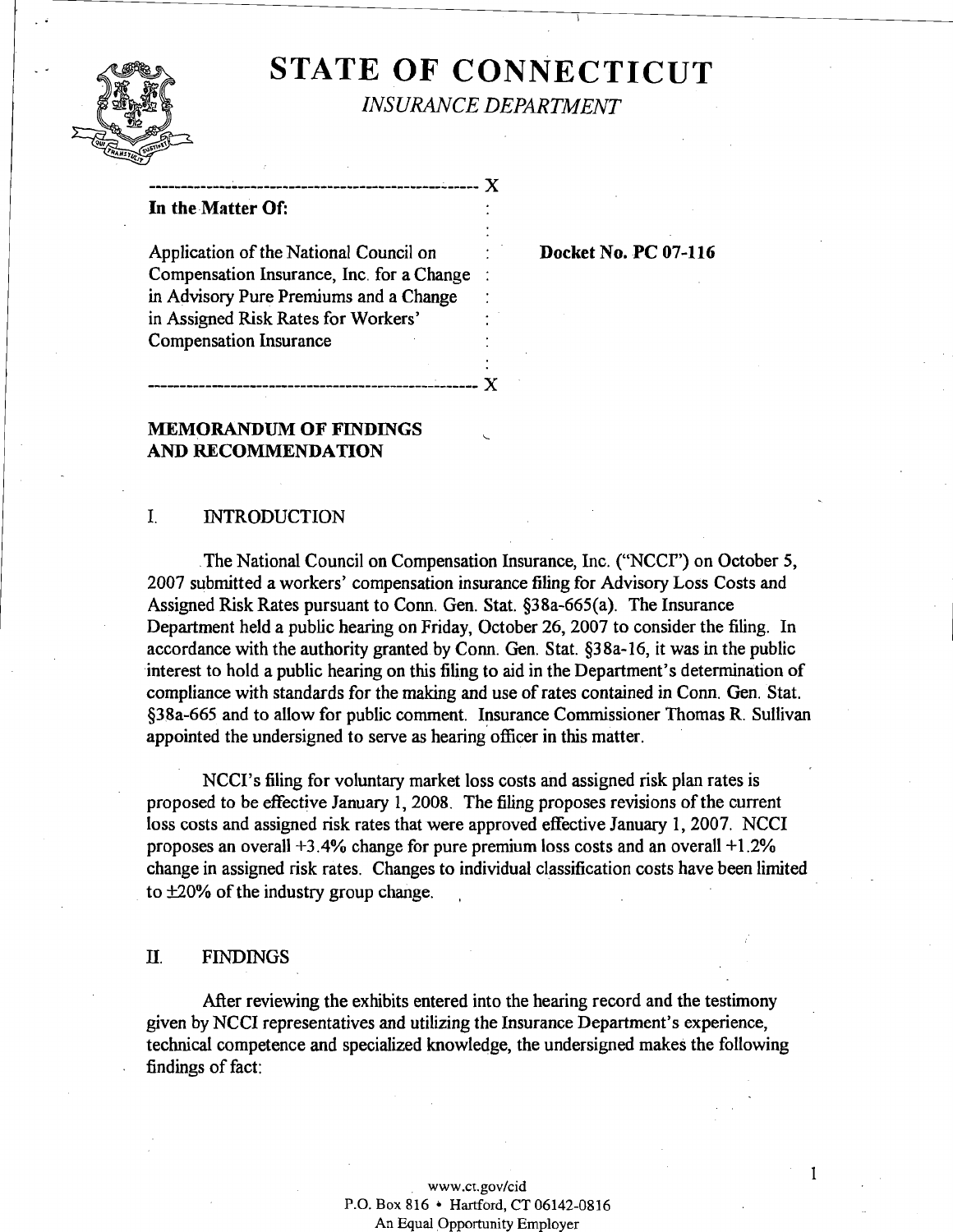1. The proposed change in Advisory Loss Costs reflects the following pure premium level changes:

| <u>Industry Group</u> | <b>Voluntary Market</b><br><b>Pure Premium Loss Cost</b><br>Change $(\%)$ |  |
|-----------------------|---------------------------------------------------------------------------|--|
| Manufacturing         | $+0.5$                                                                    |  |
| Contracting           | $+3.0$                                                                    |  |
| Office & Clerical     | $-0.1$                                                                    |  |
| Goods & Services      | $+4.1$                                                                    |  |
| Miscellaneous         | $+10.8$                                                                   |  |
| <b>Overall Change</b> | $+3.4%$                                                                   |  |

**2.** The proposed change in Assigned Risk Market Rates reflects the following rate level changes:

| <b>Industry Group</b> | <b>Assigned Risk Plan</b><br>Rate Change (%) |  |
|-----------------------|----------------------------------------------|--|
| Manufacturing         | $-1.6$                                       |  |
|                       | $+0.8$                                       |  |
| Contracting           |                                              |  |
| Office & Clerical     | $-2.2$                                       |  |
| Goods & Services      | $+1.9$                                       |  |
| Miscellaneous         | $+8.5$                                       |  |
| <b>Overall Change</b> | $+1.2\%$                                     |  |

**3.** The components of the Advisory Loss Costs and Assigned **Risk** Market Rate changes are comprised of the following elements:

| Component                             | Pure Premium<br><b>Voluntary Market</b><br>Change( <sub>0</sub> ) | <b>Assigned Risk Premium</b><br>Level Change (%) |
|---------------------------------------|-------------------------------------------------------------------|--------------------------------------------------|
| <b>Experience, Trend and Benefits</b> | $+1.7$                                                            | $+1.7$                                           |
| <b>Loss Adjustment Expenses</b>       | $+1.7$                                                            | N/A                                              |
| Expenses                              | N/A                                                               | $-0.5$                                           |
| Rate Offset Due to Change in          |                                                                   |                                                  |
| Maximum Minimum Premium               | 0                                                                 | 0                                                |
| Overall Change                        | $+3.4%$                                                           | $+1.2%$                                          |

 $\overline{2}$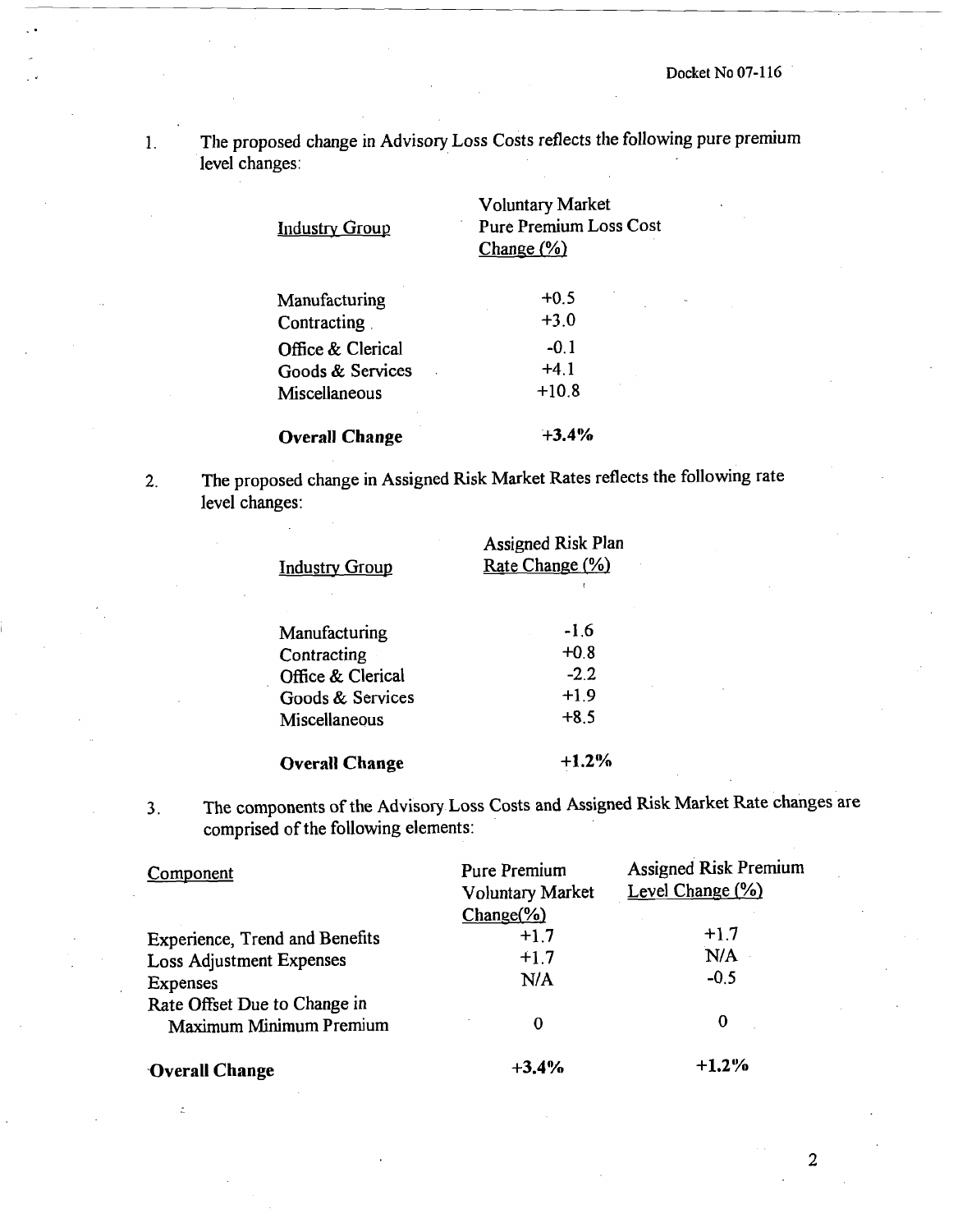- **4.** The assessments due fiom employers for funding the cost of the Workers' Compensation Commission are 2.87% of losses. Insurance carriers pass through these assessments to employers. For the Voluntary Market and the Assigned Risk Market, the assessment rate converted to a percentage of premium is 1.9% of standard premium. The assessment rate for "F" classifications, which provides coverage under the United States Longshore and Harbor Workers' Compensation Act and its extensions, is changing to 13.8% of total losses, with a proposed assessment on assigned risk standard premium and voluntary market standard premium of 6.3%.
- **5.** The filing proposes to increase the maximum payroll for Executive Officers or Members of Limited Liability Companies fiom \$750 per week to \$1,000 per week.
- 6. The filing proposes to increase the maximum payroll for Athletic Teams and Carnival-Traveling from \$600 per week to \$700 per week.
- 7. The filing proposes to increase the expense constant from \$200 to \$220 for other than per-capita classes and fiom \$100 to \$125 for the per-capita classes.
- 8. Both medical and indemnity trends have been lowered and there was a slight change in the methodology used for the loss adjustment expense (LAE). As with previous filings, changes to individual class loss costs are limited to 20% above and below the overall change in loss costs of the industry groups.
- **9.** The proposed Permissible Loss Ratio for the Assigned Risk Rate filing is 64.90%.

#### 111. DISCUSSION AND RECOMMENDATIONS

#### A. Overall Loss Costs and Assigned Risk Rates

Conn. Gen. Stat. S38a-665 establishes the standards, methods and criteria for the making and use of workers' compensation insurance rates in Connecticut. Conn. Gen. Stat. S38a-665 provides that no rates shall be excessive or inadequate, nor shall they be unfairly discriminatory. Conn. Gen. Stat. 538a-665(b) provides that consideration shall be given, to the extent possible, to: past and prospective loss experience; reasonable margin for profit and contingencies; past and prospective expenses both countrywide and those specially applicable to this state; investment income earned or realized both from unearned premium and loss reserve funds; and other relevant factors, including judgment factors.

The overall cost levels are increasing for both the advisory loss costs and the assigned risk rates. The cost levels for this filing are based on Connecticut loss experience for policy years 2004 and 2005. NCCI adjusts past losses to current conditions using adjustment methods, which make the magnitude of the change very sensitive to their assumptions. Critical assumptions include those for trend, loss development and

3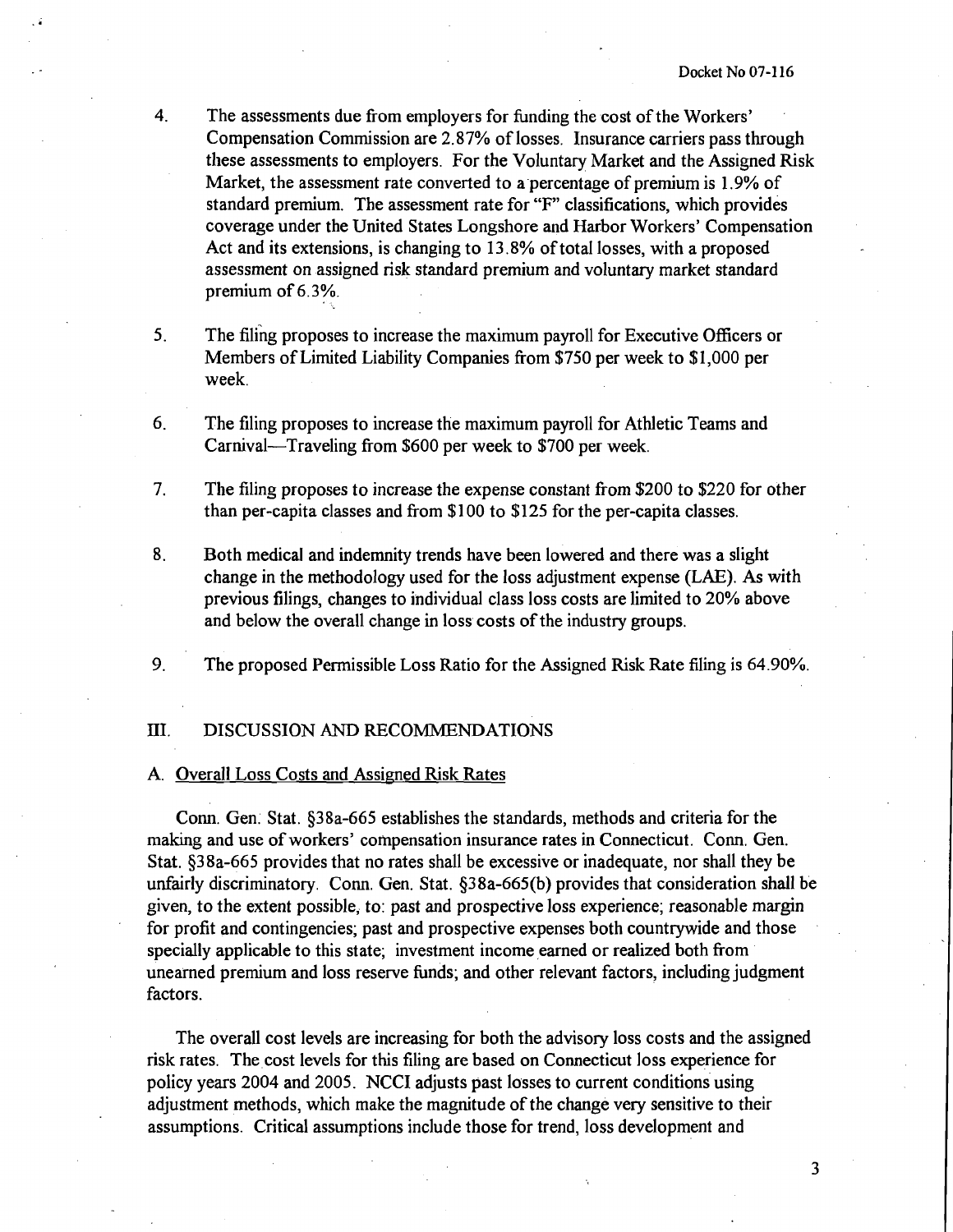experience period. The Department reviewed the assumptions included in these filings for reasonableness, including the econometric forecast values.

Based on the foregoing, it is recommended that the overall cost level change for advisory loss costs and assigned risk rates be approved as filed.

# B. Maximum Pavroll for Executive Officers or Members of Limited Liability **Companies**

The filing proposes to increase the maximum payroll for Executive Officers or Members of Limited Liability Companies from \$750 per week to \$1,000 per week. In the late 1970's, NCCI introduced a formula for the determination of the maximum remuneration for executive officers. The purpose of the formula was to be responsive to the state's economy and to eliminate the need for periodic adjustments. That formula was not approved and the maximum remained at five hundred dollars until last year when it was increased to \$750 per week.

Partners and Sole Proprietors are charged an annual payroll of \$55,900, which is equal to \$1,075 per week. The Department believes that the maximum payroll for Executive Officers or Members of Limited Liability Companies should approximate that of partners and sole proprietors. The increase to \$1,000 per week payroll for Executive Officers or Members of Limited Liability Companies produces an annual payroll of \$52,000. This increase in the per week payroll is almost equal to that of partners and sole proprietors. Therefore, the Department recommends that the payroll for Executive Officers or Member of Limited Liability Companies be increased to \$1,000 per week for 2008.

### C. Maximum Payroll for Athletic Teams and Carnival-Traveling

NCCI is proposing to increase the current maximum payroll for Athletic Teams and Carnival-Traveling from \$600 per week to \$700 per week.

The maximum payroll had not changed for these classes in a number of years. Last year the weekly payroll was increased by \$100. In the late 1970's NCCI introduced a formula for the determination of the maximum remuneration for these classes. The purpose of the formula was to be responsive to the state's economy and to eliminate the need for periodic adjustments. That formula was not approved and the maximum remained at five hundred dollars until last year when it was increased to \$600 a week. The maximum payroll should continue to be increased for these classes. To temper the effect on employers with these classes, the increase should be no more than \$100.

#### D. Expense Constant

4